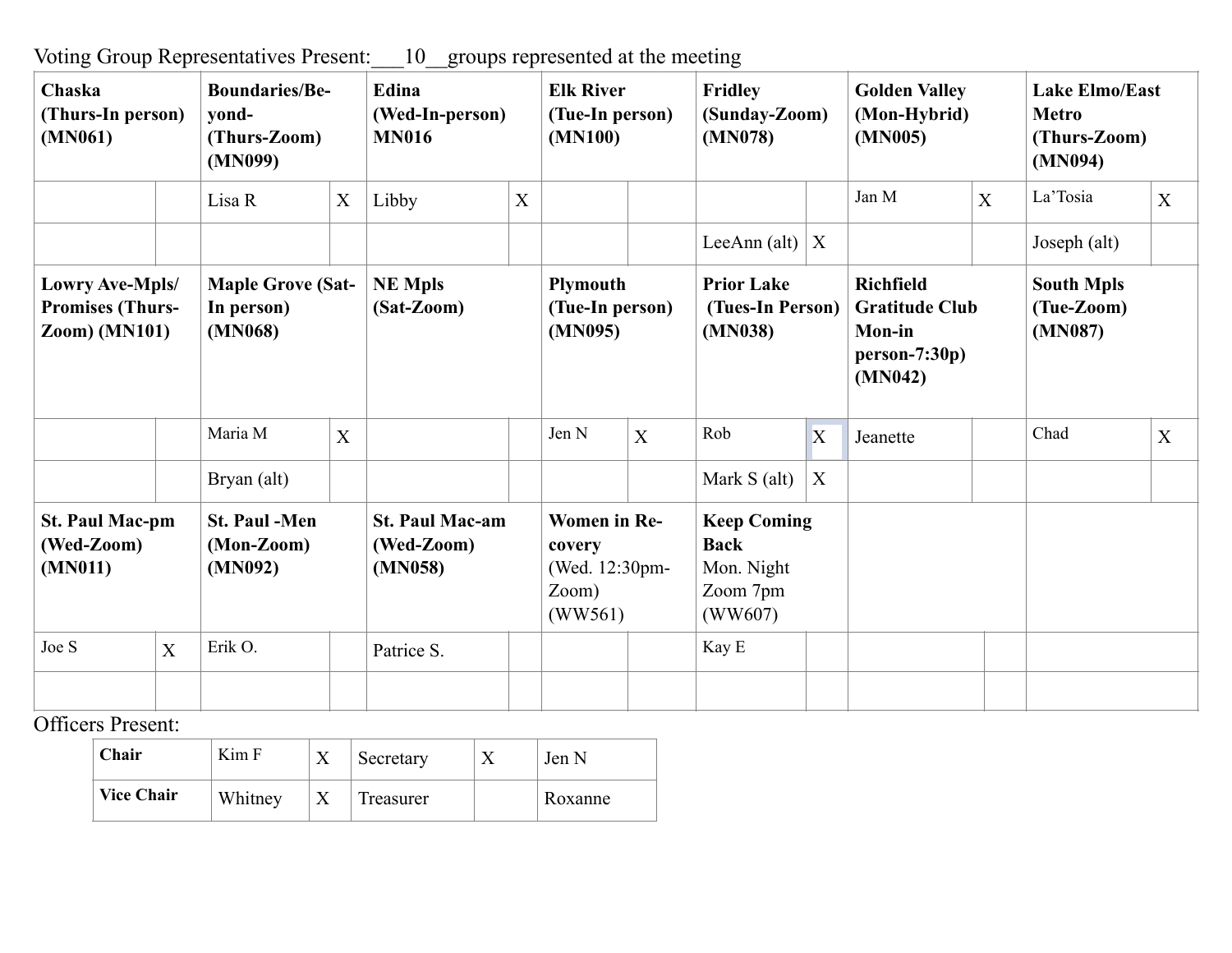*Please notify one of the Intergroup officers before disbanding or if you are starting a new meeting or know of one starting. If you are electing a new GSR please contact Kim F via email at [kfortney4198@gmail.com](mailto:kfortney4198@gmail.com) or via phone at 651-214-4198—she will add them to band as well as give overview information on GSR position including tutorial of band and where to see intergroup meeting dates; review by-laws; discuss intergroup procedures; copies of previous meeting minutes etc.* 

*Submit any meeting changes: Zoom to in-person, etc – please notify Roxanne to update MinnCoda.org*

Next Meeting: May 21, 2022

Hosting Group will be <br> Location- Edina Colonial Church

*Business and Agenda Item Reminders: Due to our limited time for business, agenda items must be submitted to the Secretary at least two weeks prior to the meeting. Issues not on the agenda may be tabled for a later date. Please remember to discuss any upcoming motions at home groups to prepare for voting. Please remember to distribute meeting minutes from Intergroup to Home groups.*

## MOTIONS:

| <b>Motion</b>                                                                  | 2nd | For | Opposed Abstain  |                  | <b>Other Notes</b>            |
|--------------------------------------------------------------------------------|-----|-----|------------------|------------------|-------------------------------|
| Accept Minutes - January.                                                      | Χ   | 9/9 | $\boldsymbol{0}$ | $\boldsymbol{0}$ | La Tosia not present for vote |
| Remainder of Intergroup 2022 meetings held at<br>Edina Colonial Church.        | X   | 10  | $\boldsymbol{0}$ | $\boldsymbol{0}$ |                               |
| Intergroup to pay for church \$50 rental fee for In-<br>tergroup meetings<br>Х | X   | 10  | $\overline{0}$   | U                |                               |

## AGENDA:

| <b>Items/Topic</b><br><b>Discussion</b>                             |  | <b>Decision Action Needed or Follow/Up</b>                                                                 |  |  |
|---------------------------------------------------------------------|--|------------------------------------------------------------------------------------------------------------|--|--|
| <b>Opening Prayer</b><br>Intro<br><b>Welcome and Introductions</b>  |  | New GSR's- make sure to connect with Kim<br>Keep us up to date on any group changes from zoom to in-person |  |  |
| <b>Old business</b><br><b>Approve minutes from last</b><br>meeting. |  |                                                                                                            |  |  |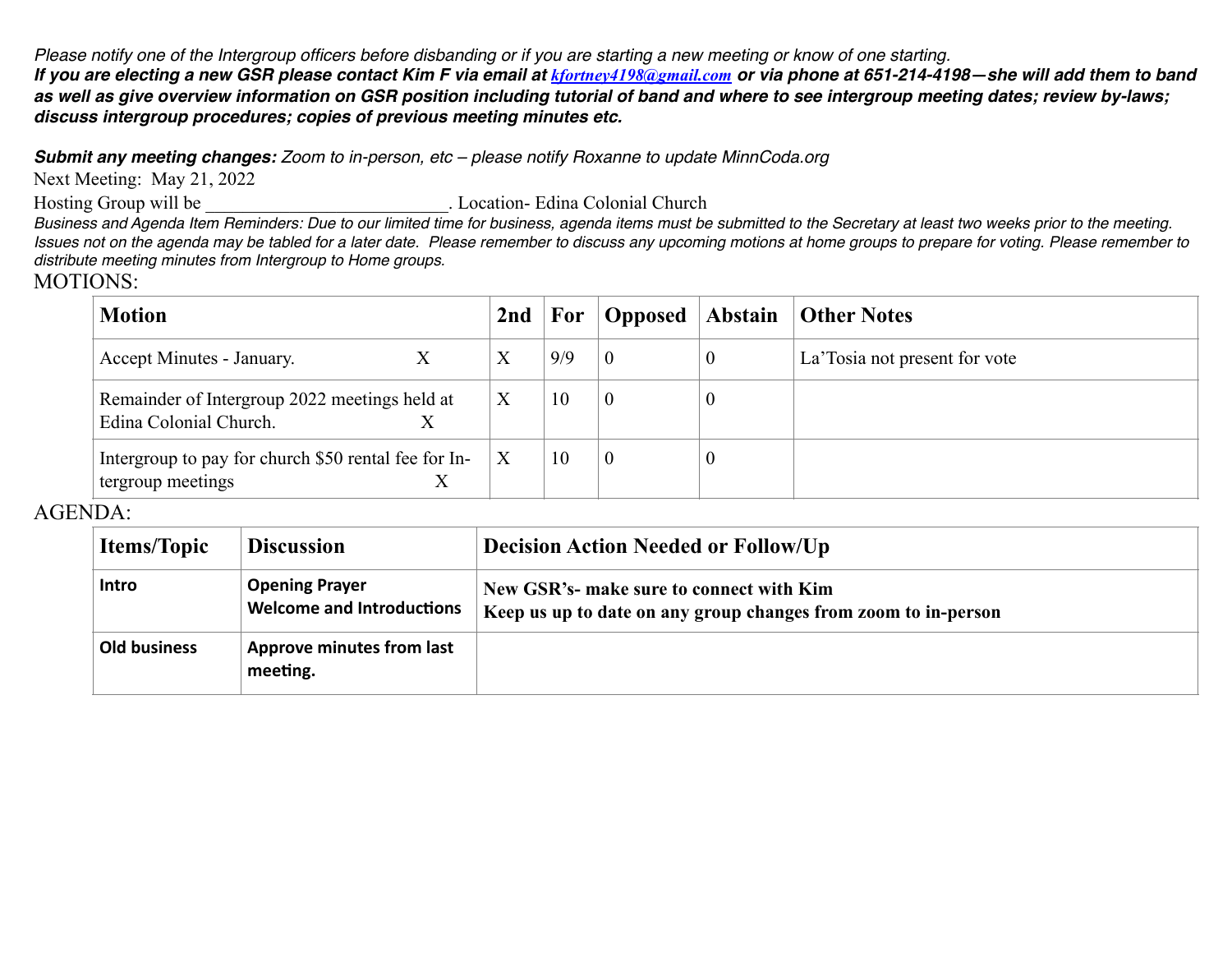| <b>Treasurer Report</b>  | Report given by Whitney<br>The ADDRESS IS ON WEB-<br><b>SITE IF GROUPS WANT TO</b><br><b>MAIL IN A 7TH TRADITION</b><br><b>DONATION. Go to MinnCo-</b><br>DA.org and "Contact Us"<br>page | Encourage 7th tradition in group meetings. Part of our recovery. Supporting the pro-<br>gram that supports us.<br>Working for some to put link to MinnCoDA.org donation page: https://minnco-<br>da.org/contact-us/<br>or CoDA.org donation link in the chat during the meeting.<br>You can do MinnCoDA link and/or CoDAWorld PayPal link.<br>Report:<br>Current balance: 4672.08<br>Donations received in February: \$220.00<br>Expenses in February: PayPal \$1.64<br>If your group makes an intergroup donation by PayPal, please notify<br>Roxanne with the details or make a note when entering the payment.<br>This way we know if this donation is from a group or an individual.<br>Name and address are on the website to mail in checks. |
|--------------------------|-------------------------------------------------------------------------------------------------------------------------------------------------------------------------------------------|----------------------------------------------------------------------------------------------------------------------------------------------------------------------------------------------------------------------------------------------------------------------------------------------------------------------------------------------------------------------------------------------------------------------------------------------------------------------------------------------------------------------------------------------------------------------------------------------------------------------------------------------------------------------------------------------------------------------------------------------------|
| CoDA World<br>Convention | Discuss sending a delegate<br>from our group for the busi-<br>ness meetings                                                                                                               | Rapid City, South Dakota<br>August 21-25 business meetings<br>August 26 - 28 workshops and speakers<br>We are looking for a rep to attend the business portion of the meetings. Expenses are covered.<br>In zoom or in person. This person can be anyone in recovery. Please bring up in your home<br>group.<br>Judy shared her experience as the rep in the past as a positive one.                                                                                                                                                                                                                                                                                                                                                               |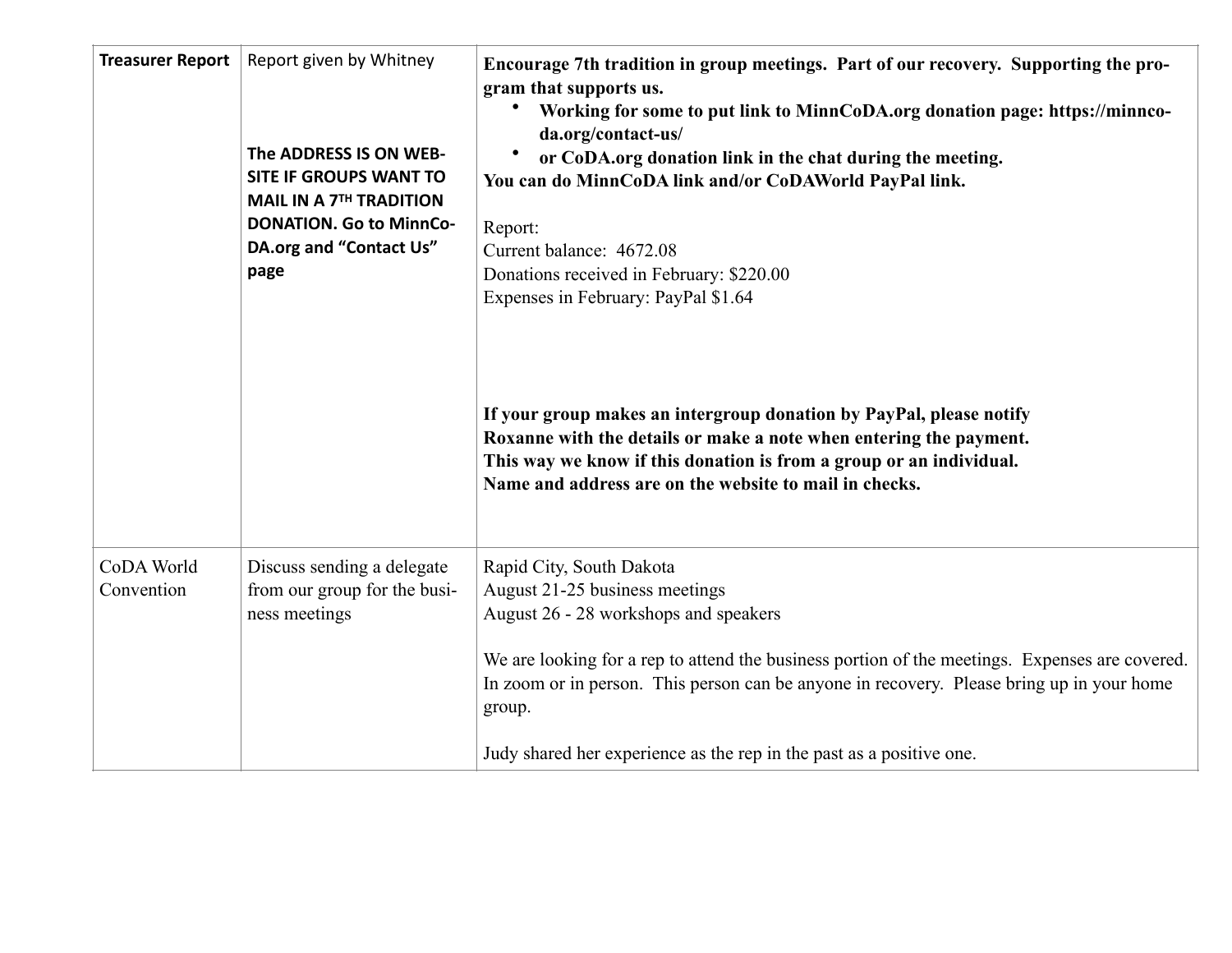| Fun Committee<br>Report                      | Past success and upcoming<br>events.<br>Survey on Band and website                                                                                                  | Upcoming Events: more details to come!<br>Please share the "That Sounds Fun" flyer with your group each week.<br>April 3: Sunday Funday: Games. 1:00-3:30. Location: Blomington<br>Held the first Sunday each month<br>Band: Fellowship of MinnCoda<br>https://minncoda.org/fellowship-events/fun-social-events/.<br>MinnCoDA website under fellowship events on the "That sounds fun" page.<br>Share your handout with your homegroup each week!                                                                                                                                                                                                                      |
|----------------------------------------------|---------------------------------------------------------------------------------------------------------------------------------------------------------------------|------------------------------------------------------------------------------------------------------------------------------------------------------------------------------------------------------------------------------------------------------------------------------------------------------------------------------------------------------------------------------------------------------------------------------------------------------------------------------------------------------------------------------------------------------------------------------------------------------------------------------------------------------------------------|
| Committees still<br>needing volun-<br>teers. | Still looking for a few volun-<br>teers: Workshops, Retreat<br>and Outreach<br>Volunteers can volunteer<br>through Band or go to Minn-<br>Coda.org contact us page. | Group thoughts?<br>Sign up sheets passed around.<br>Please mention these committees at your home group. They are open to all in recovery.                                                                                                                                                                                                                                                                                                                                                                                                                                                                                                                              |
| Sponsorship                                  | Discuss how each group<br>handles this.<br>Questions?<br>Thoughts?<br>Ideas?                                                                                        | Discussion:<br>A few GSR's shared about smaller groups of just a few people forming to study specific parts<br>of their recoverysuch as the traditions, promises, or to study a specific book. Like a little<br>"sponsor group". Having support with this group through a group chat. A great way to prac-<br>tice recovery patterns and ask for help with more vulnerability.<br>Some groups utilize sponsors, but have a criteria set up to be one strong background in re-<br>covery, strong boundaries, having been sponsored by someone else, etc.<br>Sponsor could also be a "mentor." What word works best for your group?<br>A Sponsorship handout was shared. |